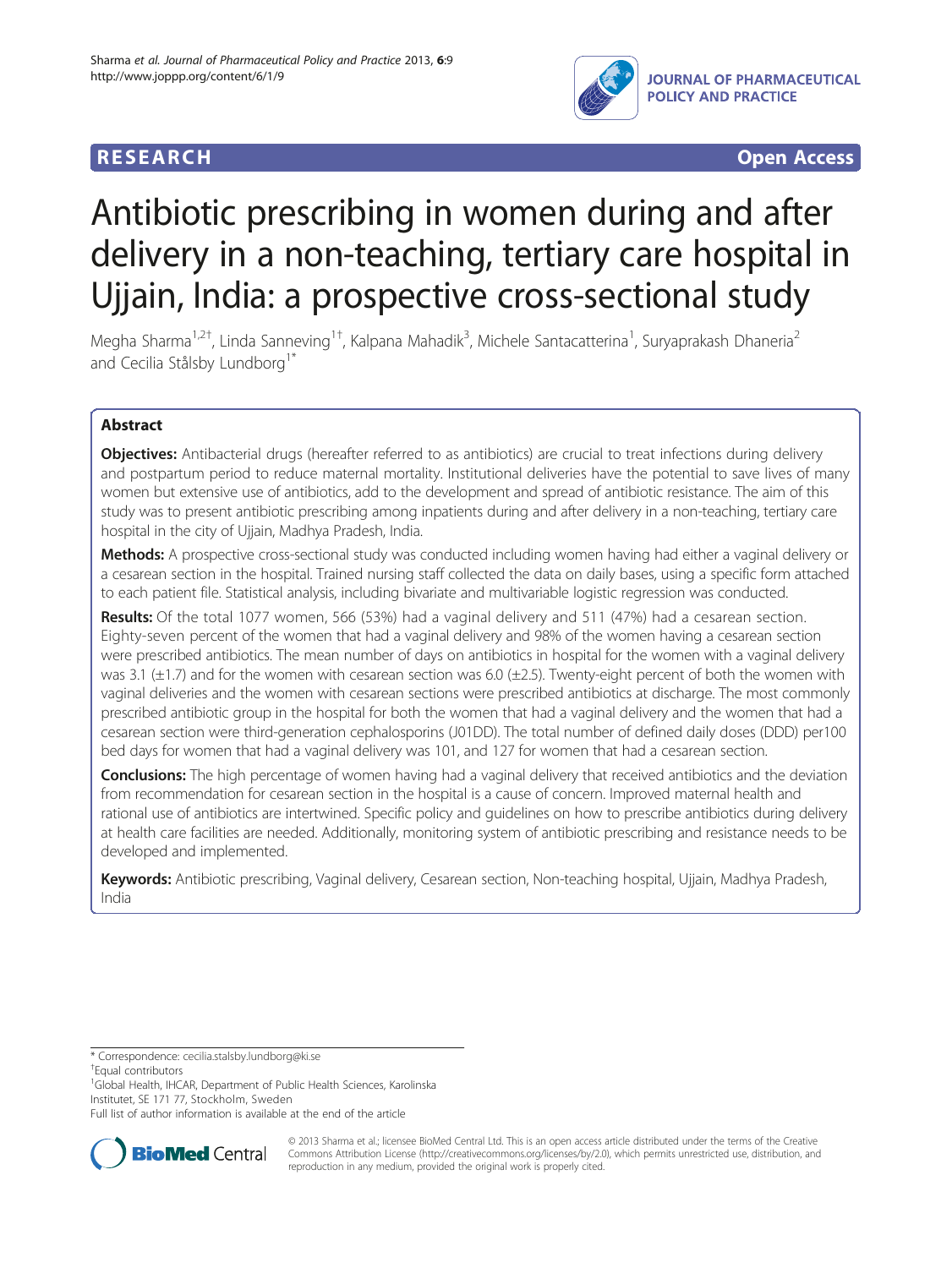## Introduction

The availability of antibacterial drugs (hereafter referred to as antibiotics) to treat infections during delivery and postpartum period is crucial to reduce maternal mortality. Each year some estimated 350 000 maternal deaths occur worldwide. One of the leading causes of maternal mortality is the infections [\[1](#page-5-0)[,2](#page-6-0)]. Infections are estimated by the WHO to be the direct cause of 15% of the global maternal mortality [\[3](#page-6-0)], other studies have estimated infections to be the cause of death in as many as 30% of the global maternal mortality cases [[4\]](#page-6-0). The nation-wide Maternal mortality rate (MMR) in India dropped substantially from 570 to 230 per 100 000 live births between 1990 and 2008. However, the overall average pace of the decline in MMR indicates that India will not reach the Millennium Development Goal (MDG) of 108 in 2015 [[5\]](#page-6-0). Recent estimates predicts the MMR will be around 135 by 2015 [\[2](#page-6-0)]. A majority of all maternal deaths worldwide occur during delivery and the postnatal period. One of the single most important interventions to reduce maternal mortality is to increase the access to emergency obstetric care [\[6\]](#page-6-0), which in many cases are dependent on access to antibiotics.

Preventing maternal deaths caused by infections calls for increased access to health care interventions, including access to antibiotics [[6\]](#page-6-0). However, the emerging challenge of antibiotic resistance also calls for precaution on how and when antibiotics are prescribed [\[7](#page-6-0)]. In India, there is a widespread use of antibiotics due to both antibiotics being easily available without a prescription and high prescribing rates among health practitioners. Studies conducted at primary and secondary health care facilities in India have shown higher rates of antibiotic prescribing [[8](#page-6-0)-[10\]](#page-6-0). Prescription rates of antibiotics during and after delivery are not well known in the Indian context but there are likely to be cases of both over- and under prescribing.

The aim of this study was to present the prevalence, types and duration of antibiotic prescribed to women during and after vaginal delivery or caesarean section in a tertiary care hospital in the city of Ujjain, Madhya Pradesh, India.

#### Methods

#### Setting

Ujjain is situated in Madhya Pradesh, which is one of the larger states of India, both in terms of geographical area and in terms of the size of the population. Maternal health indictors for Madhya Pradesh are among the poorest in India. Data from the district level household and family survey conducted in 2007–2008 show that 47% of deliveries take place at a health facility, ranging from 13% in Dindori district to 79% in Indore district [[11\]](#page-6-0). Sixty-six percent of the women in Madhya Pradesh had experienced at least one complication during delivery, and 41% had experienced post-delivery complications including high fever and abdominal pain [\[10](#page-6-0)]. In Ujjain district, where data for this study was collected, 90% of the women were covered with antenatal care and 68% of the women had an institutional delivery [\[11](#page-6-0)]. There is no general surveillance system to monitor antibiotic prescribing or antibiotic resistance in Madhya Pradesh. However, studies conducted in Madhya Pradesh [[9\]](#page-6-0) and in Ujjain district [\[12-14](#page-6-0)] have shown overall high prescribing rates among both outpatients and admitted patients. Neither antibiotic prescribing guidelines in general nor specific guidelines for prescribing of antibiotics during vaginal delivery or for obstetric surgery were available at the hospital at the time of the study.

#### Data collection

This study was conducted using a prospective crosssectional design, with data collection from April 2008 to December 2010 at the VD Gardi Charitable Trust Hospital and Research Centre. The hospital is a nonteaching hospital with 350 beds, located in the city of Ujjain and run by the Ujjain Charitable Trust, a nonprofit organization where patients pay nominal charges for consultation and treatment. The hospital equally caters to the urban as well as the rural population living in the villages close to the city. The data used for this study was drawn from a large data set, set up by the research group, on the prescribing of antibiotics at this hospital. Trained nursing staff collected the data on daily bases, using a specific form attached to each patient file. The data collection process has been described in detail earlier [[14\]](#page-6-0).

#### Data management and analysis

Data was entered using Epi info (version 3.1) and Excel, and the analyses were conducted using SPSS (version 21.0) and Stata (version 12.1), Texas, USA. The main variable, prescribing of antibiotics, was analyzed separately for the group of women who had had a vaginal delivery and for the group of women that had had a cesarean section. Descriptive statistics was performed to calculate the total prescribed antibiotics in hospital and at discharge, the mean number of days for which antibiotics were prescribed and prescribing by age group, place of residence and days of stay in the hospital. A bivariate and multivariable logistic regression was conducted for the vaginal deliveries to study the association between the binary outcome antibiotic prescriptions (yes, no) and the following variables: age  $(18–20, 21–30, > = 31)$ , place of residence (Ujjain city, Nearby city, Villages of Ujjain district, Other districts, Cities of the nearby district, Other district villages) and days of stay in the hospital  $(1-2, 3-5, >5)$ . The term 'OR' has been used for the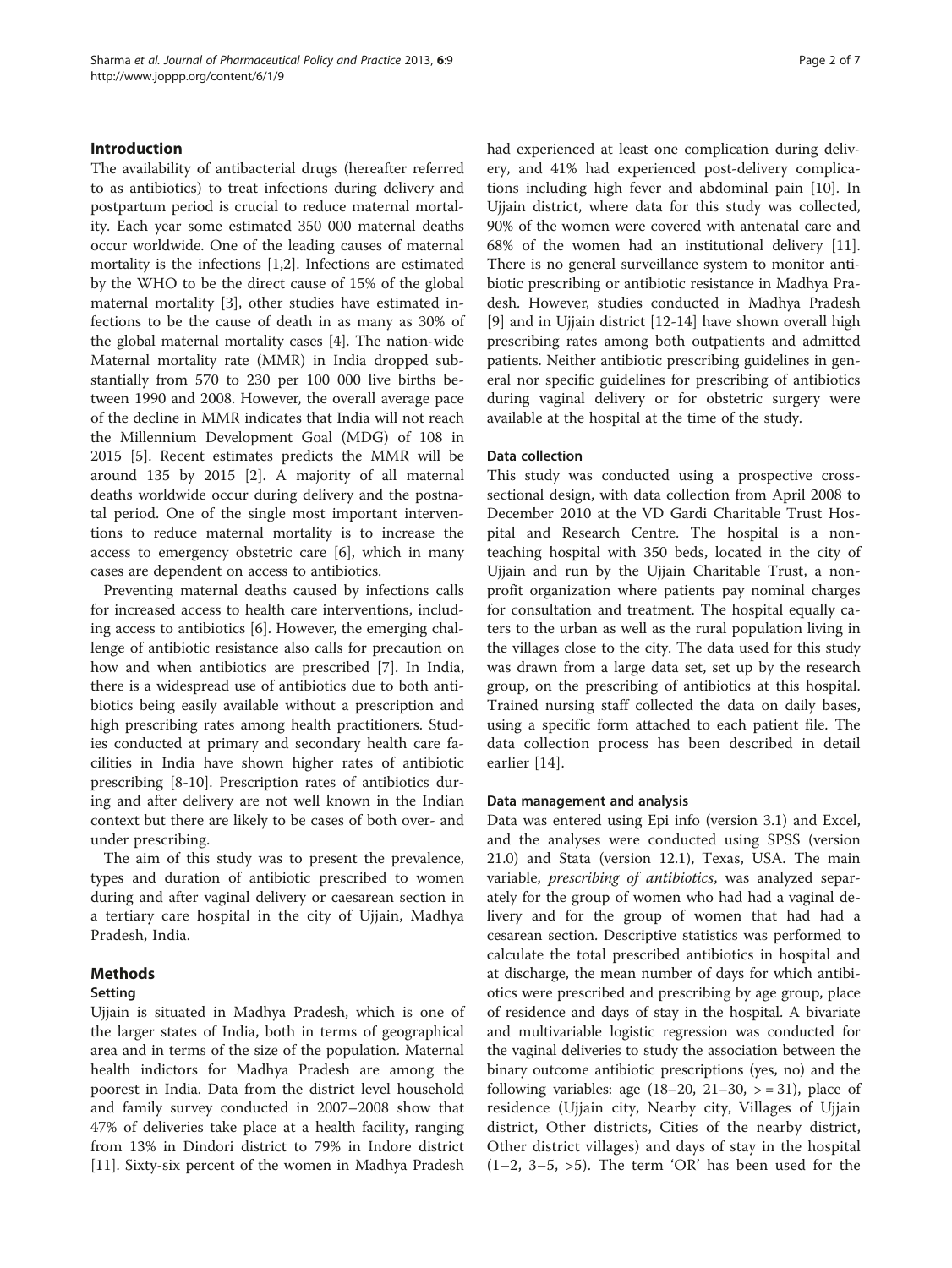odds ratio of bivariate and 'adj. OR' is used for odds ratio of multivariate logistic regressions in the text and in the tables.

The Anatomical Therapeutic Chemical (ATC) classification system and defined daily dose (DDD) was used to classify the prescribed antibiotic [\[15](#page-6-0)]. The ATC system divides the active substances into groups and subgroups and the DDD is the assumed average maintenance dose per day for a drug when used for its main indication in adults. The DDD provides a fixed unit of measurement, independent from e.g. strength and price, which enables research on patterns in the prescribing of drugs. For this study, the total DDD and DDD/100 bed days was used to present the prescribing of antibiotics.

# Ethical approval

The study was approved by the Ethics committee of R.D. Gardi Medical College, Ujjain (41-2/2007).

# Result

In total, 1077 women admitted to the VD Gardi Charitable Trust Hospital, who had delivered in the hospital; either as vaginal delivery or cesarean section, were included in the study. Of these 566 (53%) had a vaginal delivery and 511 (47%) had a cesarean section. In the group of women who had a vaginal delivery 491 women (87%) were prescribed antibiotics and in the group of women who had a cesarean section 503 (98%) were prescribed antibiotics in the hospital. The mean numbers of days on antibiotics in hospital for women with a vaginal delivery were 3.1  $(\pm 1.7)$  and for women with cesarean section it was  $6.0$  ( $\pm 2.5$ ) (Table 1). Among women that had a vaginal delivery, patients 31 years and above were less likely [est. adj. OR = 0.31 (0.11-0.85); p-value 0.024] than patients in the category 18–20 years (reference group for variable age) to have been prescribed antibiotics during hospital stay or at discharge. The odds of being prescribed antibiotics for women having a vaginal delivery were three times lower [est. adj.  $OR = 0.31$  $(0.17-0.59)$ ; p-value <0.001] among residents in the category 'Nearby city' compared to patients in the category 'Ujjain City'(reference group for Residence variable). Further, the group of women admitted to the hospital for 3–5 days were more likely to be prescribed antibiotics [est. adj. OR =  $2.22$  (1.22; 4.02); p-value 0.009] than women admitted 1–2 days. Statistical significance was not found in among women with category of days of stay >5 (p-value 0.085) (Table [2](#page-3-0)).

The most commonly prescribed antibiotic groups during the hospital stay among the women who had a vaginal delivery were third generation cephalosporins (J01DD), which were prescribed in 35% of the cases. This was followed by a combinations of antibacterials (J01RA) prescribed in 20% of the cases and penicillins with extended

#### Table 1 Overview of antibiotic prescribing among patients with vaginal delivery and cesarean section  $(N = 1077)$

|                                                 |                                  | <b>Diagnosis</b>                     |                               |  |
|-------------------------------------------------|----------------------------------|--------------------------------------|-------------------------------|--|
| <b>Characteristics</b>                          |                                  | Vaginal<br><b>Delivery</b><br>566(%) | Cesarean<br>Section<br>511(%) |  |
| Total antibiotic<br>prescriptions <sup>*a</sup> |                                  | 491 (87)                             | 503 (98)                      |  |
| Prescribed antibiotics<br>after discharge b     |                                  | 160 (28)                             | 141(28)                       |  |
| Age b                                           |                                  |                                      |                               |  |
|                                                 | 18-20                            | 99 (17)                              | 66 (13)                       |  |
|                                                 | $21 - 30$                        | 429 (76)                             | 401 (78)                      |  |
|                                                 | $>$ = 31                         | 38(7)                                | 44 (9)                        |  |
| Place of Residence b                            |                                  |                                      |                               |  |
|                                                 | Ujjain city                      | 269 (48)                             | 270 (53)                      |  |
|                                                 | Nearby city                      | 90 (16)                              | 67(13)                        |  |
|                                                 | Villages of Ujjain district      | 81 (14)                              | 60 (12)                       |  |
|                                                 | Other districts                  | 50(9)                                | 53 (10)                       |  |
|                                                 | Cities of the nearby<br>district | 32(6)                                | 25(5)                         |  |
|                                                 | Villages of other districts      | 44 (8)                               | 36(7)                         |  |
| Days of hospital stay <sup>+a</sup>             |                                  |                                      |                               |  |
|                                                 | $1 - 2$                          | 323 (57)                             | 29(6)                         |  |
|                                                 | $3 - 5$                          | 192 (34)                             | 175 (34)                      |  |
|                                                 | >5                               | 51 (9)                               | 307 (60)                      |  |
| Days on antibiotics** a                         |                                  | $3.1 \pm 1.74$                       | $6.0 \pm 2.52$                |  |

number and percentages; Chi-Square test. \*\*mean and standard deviations; Kruskal-Wallis equality-of-populations rank test. <sup>a</sup> P-value < 0.05. <sup>b</sup> P-value > 0.05.  $\frac{1}{2}$ Fisher's exact test.

spectrum (J01CA) prescribed in 15% of the cases. Among the women who had a cesarean section, the most commonly prescribed antibiotic during the stay in hospital was third-generation cephalosporins (J01DD) prescribed in 31% of the cases, followed by the fixed dose combinations of antibacterials (J01RA) prescribed in 30% of the cases and fluoroquinolones (J01MA) prescribed in 13% of the cases. The total DDD/100 bed days during hospital stay for the group of women that had a vaginal delivery was 101 and 127 for women having had a cesarean section (Table [3](#page-4-0)).

Twenty-eight percent of the women with both vaginal deliveries and with cesarean sections were prescribed antibiotics at discharge. The most commonly prescribed group of antibiotic at discharge for women that had a vaginal delivery was fluoroquinolones (J01MA) prescribed in 42% of the cases, followed by second-generation cephalosporins (J01DC) prescribed in 16% of the cases and penicillins with extended spectrum (J01CA) prescribed in 14% of the cases. Among the women that had a cesarean section the most commonly prescribed antibiotics at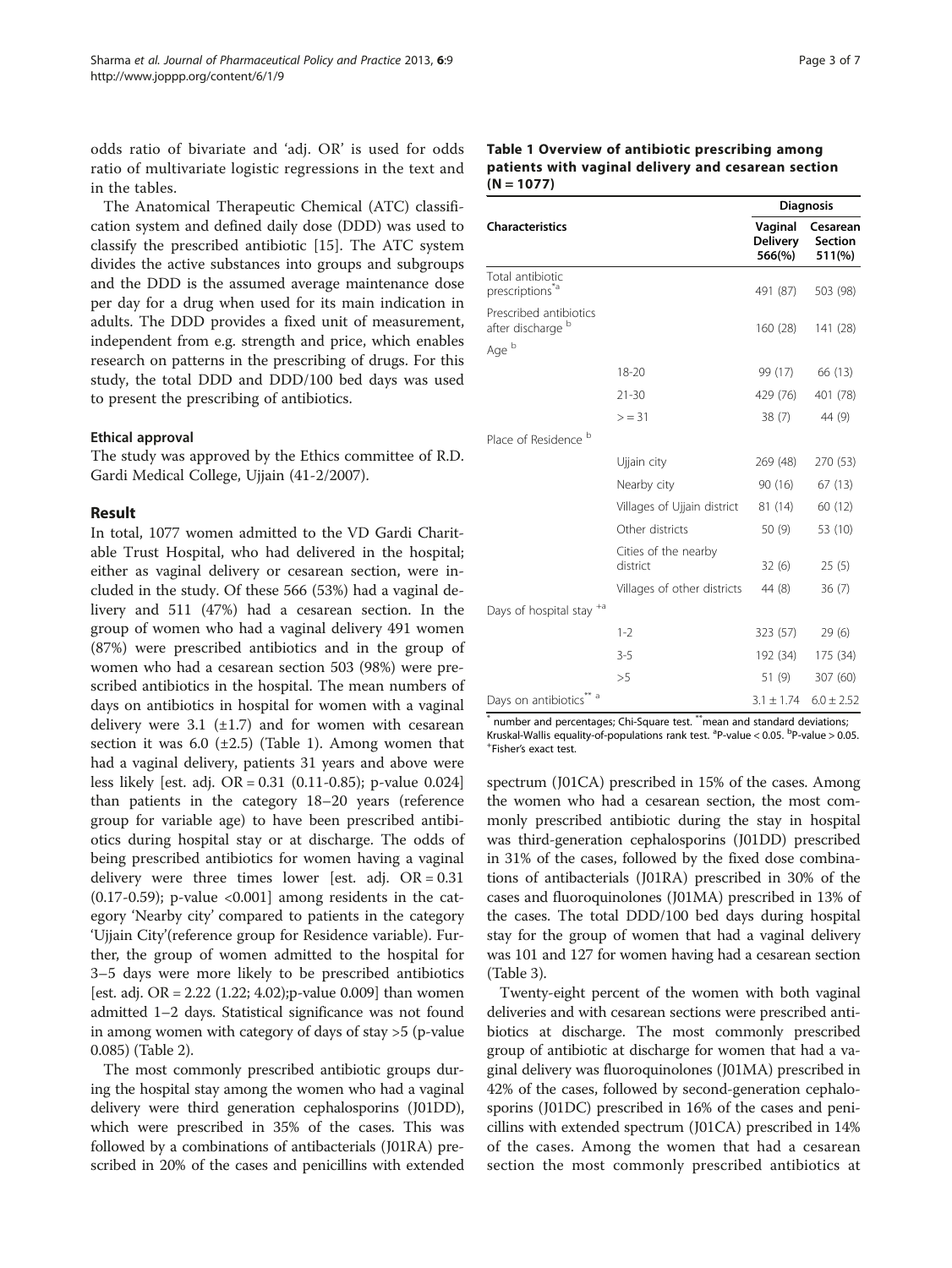|                        |                               | <b>Bivariate</b> |         | Multivariable <sup>®</sup> |         |
|------------------------|-------------------------------|------------------|---------|----------------------------|---------|
| <b>Characteristics</b> |                               | OR (95% CI)      | p-value | adj.OR (95% CI)            | p-value |
| Age                    | $18 - 20$                     |                  |         |                            |         |
|                        | $21 - 30$                     | 0.67(0.32;1.4)   | 0.282   | 0.7(0.33;1.49)             | 0.352   |
|                        | $>$ = 31                      | 0.28(0.1;0.76)   | 0.012   | 0.31(0.11;0.85)            | 0.024   |
| Residence              | Ujjain city                   |                  |         |                            |         |
|                        | Nearby city                   | 0.33(0.18;0.6)   | 0.001   | 0.31(0.17;0.59)            | < 0.001 |
|                        | Villages of Ujjain district   | 0.89(0.4;1.98)   | 0.78    | 0.76(0.34;1.71)            | 0.504   |
|                        | Other districts               | 0.82(0.32;2.1)   | 0.676   | 0.8(0.31;2.08)             | 0.644   |
|                        | Cities of the nearby district | 0.78(0.25;2.4)   | 0.665   | 0.81(0.26;2.52)            | 0.72    |
|                        | Villages of other districts   | 0.71(0.27;1.82)  | 0.473   | 0.71(0.27;1.86)            | 0.487   |
| Days of stay $+a$      |                               |                  |         |                            |         |
|                        | $1 - 2$                       |                  |         |                            |         |
|                        | $3 - 5$                       | 2.07 (1.16;3.68) | 0.014   | 2.22 (1.22;4.02)           | 0.009   |
|                        | >5                            | 8.43 (1.14;62.6) | 0.037   | 2.59 (0.88;7.66)           | 0.085   |

<span id="page-3-0"></span>Table 2 Bivariate and multivariable logistic regression on antibiotics prescriptions among patients with vaginal delivery  $(N = 566)$ 

\* adjusted by place of residence, age and duration of stay.

discharge was fluoroquinolones (J01MA) prescribed in 59% of the cases, followed by third-generation cephalosporins (J01DC) prescribed in 11% of the cases and second-generation cephalosporins (J01DC) and combinations of penicillins, incl beta-lactamase inhibitors (J01CR) prescribed in 9% of the cases each.

#### **Discussion**

Emerging antibiotic resistance is a major global public health challenge. At the same time, untreated infections are one of the main causes of maternal mortality in low and middle-income countries [\[16](#page-6-0)]. In India, institutional deliveries are being advocated to reduce the high burden of maternal mortality and morbidity. Increased access to basic and comprehensive emergency obstetric care through the practice of routine institutional deliveries can save the lives of many women, but increased use of antibiotics can also add to the progressing antibiotic resistance in India.

The topic of antibiotic use is not simple in the context of India. It is likely that there is a widespread overuse of antibiotics but also a challenge of antibiotics being unavailable when needed. Access to lifesaving antibiotics is likely to be related to structural determinants of health. The society is stratified by social determinants such as economic status, caste and gender. Women from poor socioeconomic households are less likely to have an institutional delivery or to receive postpartum care compared to women belonging to a household with higher socioeconomic status [[17\]](#page-6-0). Women belonging to these vulnerable groups are likely to be the main beneficiaries of policy on increased coverage of institutional deliveries. However, the same women are likely to be the first

to suffer from an increase in antibiotic resistance. New antibiotics needed to meet the challenge of resistance are often more expensive than the predecessor and this is likely to increase the challenge for vulnerable groups to afford treatment with antibiotics in a setting where most maternal health care is paid out-of-pocket [\[18](#page-6-0)].

The results from this study show high rates of antibiotic prescribing for both women that had a vaginal delivery and women that had a cesarean section. In the group of women who had a vaginal delivery 491 women (87%) were prescribed antibiotics and in the group of women who had a cesarean section 503 (98%t) were prescribed antibiotics. As a comparison, resent figures from the Christian Medical College (CMC) in Vellore, Tamil Nadu, India showed that among women with a vaginal delivery 22% were prescribed antibiotics and among women having a cesarean section the most commonly prescribed antibiotic was a single dose of cefazolin (Prof S. Chandy, Christian Medical College, Vellore, personal communication). The CMC, Vellore is, in resemblance with the VD Gardi Charitable Trust Hospital, a nonteaching, tertiary hospital that caters both rural and urban population. One difference though is that the CMC, has a general policy on antibiotic prescribing and an active implementation of the policy since long. This indicates that having a policy on antibiotic prescribing and an active implementation of the policy can have an impact on how antibiotics are prescribed also during delivery in hospitals, and can serve as an inspiration for other hospitals in the Indian setting to develop and implement such policy.

Women undergoing cesarean section have a five to 20-fold greater chance of getting an infection compared to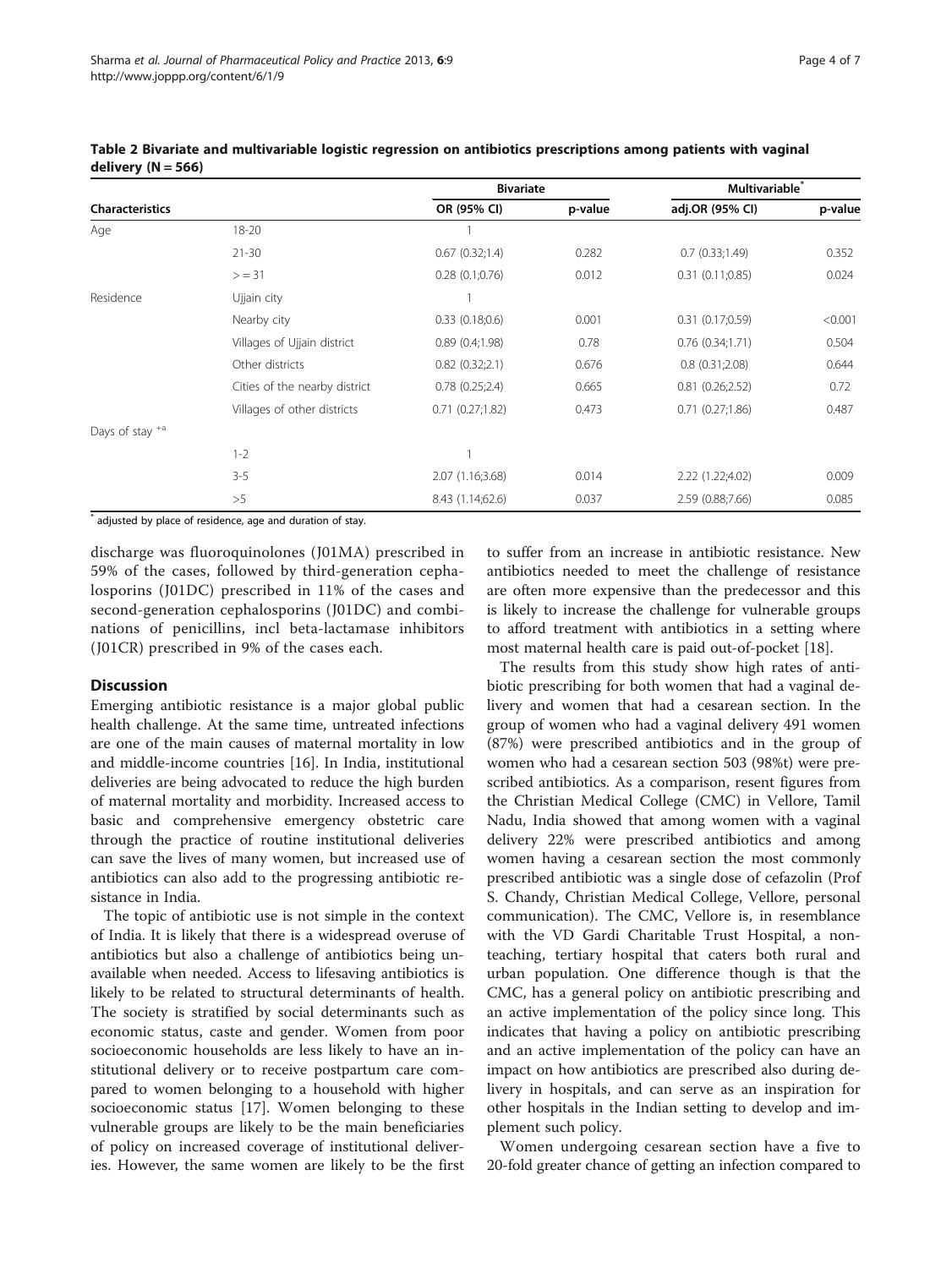|              |                                                                    | <b>Vaginal Delivery</b> |                  |                  | <b>Cesarean Section</b> |                  |                  |
|--------------|--------------------------------------------------------------------|-------------------------|------------------|------------------|-------------------------|------------------|------------------|
|              |                                                                    | N (%)                   | <b>Total DDD</b> | DDD/100 bed days | N(% )                   | <b>Total DDD</b> | DDD/100 bed days |
|              | During hospital stay                                               |                         |                  |                  |                         |                  |                  |
| ATC          | Name                                                               |                         |                  |                  |                         |                  |                  |
| Total        |                                                                    | 1496 (100)              | 1510             | 101              | 3225 (100)              | 4109             | 127              |
| J01CA        | Penicillins with extended spectrum                                 | 226(1)                  | 140              | 62               | 46(1)                   | 35               | 77               |
| J01CR        | Combinations of penicillins, incl<br>beta-lactamase inhibitors     | 109(7)                  | 144              | 132              | 272 (8)                 | 440              | 162              |
| J01DB        | 1 <sup>st</sup> generation cephalosporins                          | 35(2)                   | 14               | 41               | 44(1)                   | 23               | 51               |
| J01DC        | 2 <sup>nd</sup> generation cephalosporins                          | 82(5)                   | 91               | 111              | 116(4)                  | 135              | 116              |
| J01DD        | 3 <sup>rd</sup> generation cephalosporins                          | 525 (35)                | 628              | 120              | 988 (31)                | 1460             | 148              |
| J01DH        | Carbapenems                                                        | 4(0.27)                 | 2                | 50               | 3(0.09)                 | 3                | 100              |
| JO1EE        | Combinations of sulfonamides and<br>trimethoprim, incl derivatives | 1(0.07)                 | $\mathbf 0$      | $\circ$          | 4(0.12)                 | 0.5              | 13               |
| JO1FA        | Macrolides                                                         | 8(0.53)                 | 15               | 188              | 10(0.31)                | 33               | 333              |
| J01GB        | Other aminoglycosides                                              | 31(2.)                  | 18               | 59               | 233(7)                  | 199              | 86               |
| J01MA        | Fluoroguinolones                                                   | 173(12)                 | 214              | 124              | 430 (13)                | 709              | 165              |
| J01RA        | Combinations of antibacterials                                     | 297 (20)                | 240              | 81               | 983 (30)                | 1013             | 103              |
| J01XD        | Imidazole derivatives                                              | 5(0.33)                 | 3                | 60               | 96(3)                   | 58               | 60               |
| At discharge |                                                                    |                         |                  |                  |                         |                  |                  |
| Total        |                                                                    | 425 (100)               | 151              |                  | 952 (100)               | 153              |                  |
| J01CA        | Penicillins with extended spectrum                                 | 61(14)                  | 16               |                  |                         |                  |                  |
| J01CR        | Combinations of penicillins, incl<br>beta-lactamase inhibitors     | 18(4)                   | $\overline{4}$   |                  | 82 (9)                  | 14               |                  |
| J01DB        | 1 <sup>st</sup> generation cephalosporins                          | 25(6)                   | 3                |                  | 35(4)                   | $\overline{2}$   |                  |
| J01DC        | 2 <sup>nd</sup> generation cephalosporins                          | 66 (16)                 | 32               |                  | 82 (9)                  | 12               |                  |
| J01DD        | 3 <sup>rd</sup> generation cephalosporins                          | 42 (10)                 | 16               |                  | 104(11)                 | 26               |                  |
| JO1EE        | Combinations of sulfonamides and<br>trimethoprim, incl derivatives | 2(0.47)                 | 0.1              |                  | 46(5)                   | 0.5              |                  |
| J01FA        | Macrolides                                                         | 5(1)                    | $\overline{2}$   |                  |                         |                  |                  |
| J01MA        | Fluoroguinolones                                                   | 177(42)                 | 75               |                  | 561 (59)                | 96               |                  |
| J01RA        | Combinations of antibacterials                                     | 29(7)                   | 3.2              |                  | 42(4)                   | $\overline{2}$   |                  |

## <span id="page-4-0"></span>Table 3 Description of antibiotics prescribed during hospital stay and at discharge ( $N = 4721$ )

women who give birth vaginally, and the routine use of antibiotics at cesarean section reduces the risk of infection [[19](#page-6-0)]. In cesarean section, post-operative infections are likely to be caused by Staphylococcus-epidermidis, Staphylococcus aureus, Group B Streptococci or Enterococcus. The result from the study, showing that 98% of the women having a cesarean section were prescribed antibiotics are therefore not surprising and in line with WHO recommendation. What the study shows, however, is that in the setting studied the type and dose of the prescribed antibiotics differs from the recommendations made by the WHO. The WHO recommends a single dose of cefazoline, a first generation cephalosporin [[20,21\]](#page-6-0). In the setting studied, third generation cephalosporins (J01DD) were prescribed in 30% of the cases, followed by combinations of antibiotics (J01RA) prescribed in 30% of the cases, and fluoroquinolones

(J01MA) prescribed in 13% of the cases. Only 2% were prescribed first generation cephalosporins. Data collected did not allow analysis of when prophylactic antibiotics was prescribed but the findings show that the mean number of days on antibiotics prescribed during the hospital stay for women with cesarean sections where  $6.0$  ( $\pm$ 2.5), compared to a single dose recommended by the WHO [[22](#page-6-0)]. Additional studies are needed to better understand the factors influencing the choice of type and duration of prophylactic antibiotics during cesarean sections in this setting.

High levels of antibiotics prescribed to women having a vaginal delivery, both during hospital stay (87%) and at discharge (28%), indicate that antibiotics are prescribed for prophylactic purposes. Prophylactic use of antibiotics during vaginal deliveries in the study setting is not well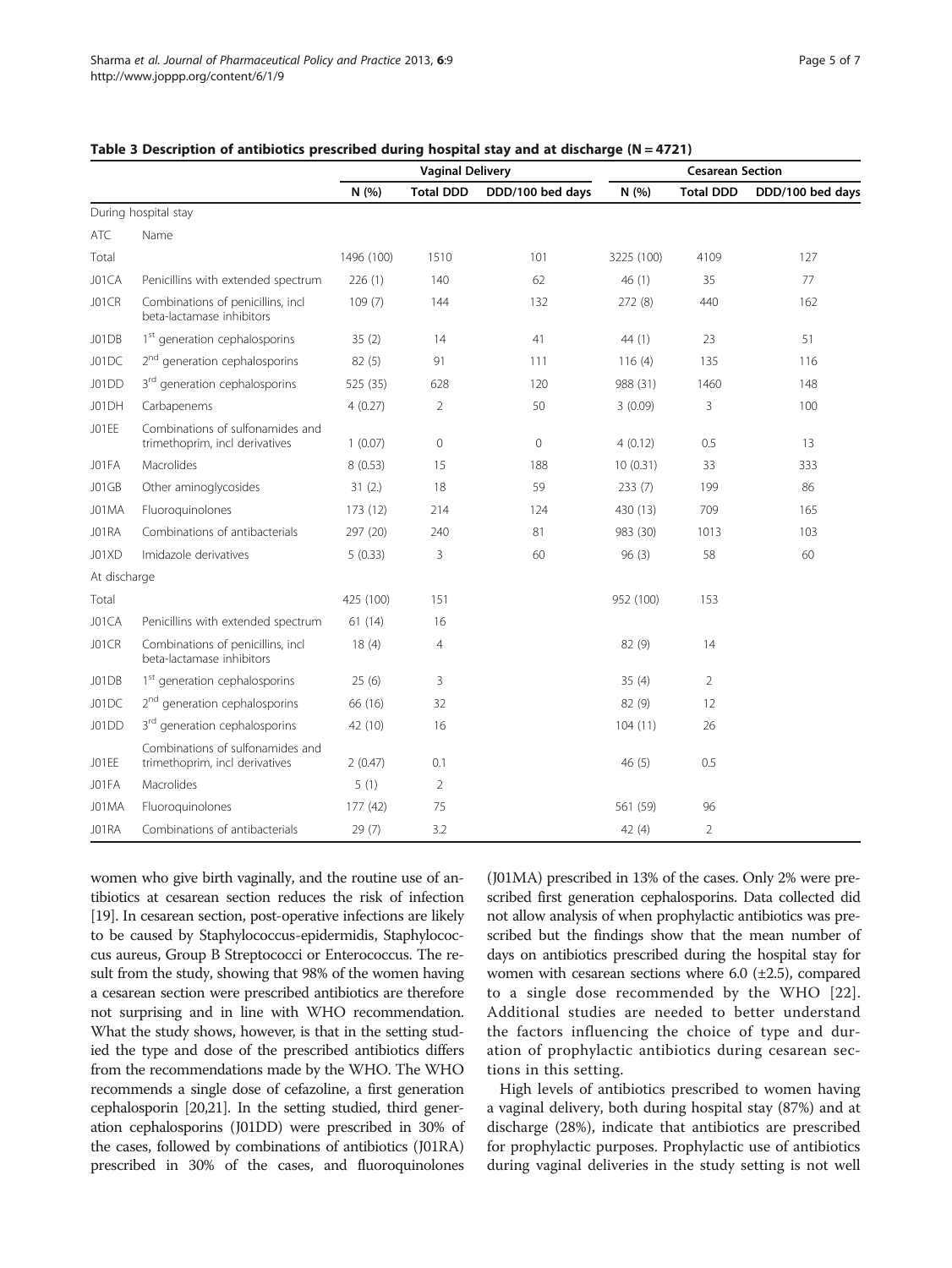<span id="page-5-0"></span>understood and is beyond the scope of the study presented here. Studies from other settings show that inappropriate prescribing cannot always be explained by lack information and/or knowledge. For example, a study conducted in Lima showed a wide spread practice among physicians to prescribe antibiotics for conditions that did not require treatment with antibiotics despite having good knowledge in terms of appropriate prescribing practices [[23](#page-6-0)]. Heavy workload, lack of information and feeling of pressure to prescribe have been suggested to influence the prescribing of antibiotics [\[24\]](#page-6-0). In the Indian setting factor such as varied perceptions of the prescribers, distrust towards the septic conditions of the health facilities and lack of proper understanding of the maintaining asepsis might contribute to high levels of prophylactic prescribing of antibiotics. The factor influencing the choice of, on a routine base, prescribe antibiotics for prophylactic purposes in the setting of India needs to be further studied.

Assisted vaginal delivery is reported to increase the incidence of postpartum infections [[25](#page-6-0)-[27\]](#page-6-0). To reduce the risk of postpartum infections after an assisted vaginal delivery, prophylactic antibiotics are often prescribed. However, the benefits of such practice are not well studied. The few studies available have shown results that both support [[28,29](#page-6-0)] and dismiss [\[30,31\]](#page-6-0) the use of antibiotics for prophylactic purposes and a Cochrane review on this topic concludes that there are not enough evidence to support the use of antibiotic prophylaxis for operative vaginal delivery but that this needs to be carefully evaluated further [\[32](#page-6-0)]. The data collected for this study does not provide information on how many of the conducted vaginal deliveries that were assisted and future studies needs to address assisted vaginal delivery in addition to normal vaginal delivery and cesarean section.

#### Methodological considerations

One of the strength of this study is the detailed record of prescribing data on individual patients throughout their hospital stay. In addition, the data includes discharge prescription. The data collection process, with data collected daily by trained hospital staff, is an additional strength. The topic of this study was multifaceted and for this purpose the composition of the group of researchers included competence in drug use, obstetrics, statistics and policy science. The lack of data on socioeconomic status limits the possibilities of comparing antibiotic prescriptions between different economic and social classes. Lack of information on proportion of the assisted or non-assisted vaginal deliveries is a further weakness of the study.

#### Conclusions and Policy implications

High percentage of prescribing antibiotics in the patients having vaginal delivery and deviation from the

recommendation for cesarean section in the hospital is a cause of concern. The wide spread prescribing of antibiotic to women having vaginal delivery also indicates that antibiotics in this setting is routinely prescribed for prophylactic purposes to women having both normal as well as operative vaginal delivery. This practice needs to be further studied, both in terms of the benefits of prophylactic prescribing during assisted vaginal deliveries and in terms of perceived benefits among health personnel of prescribing antibiotics during non-assisted vaginal delivery.

Improved maternal health and rational use of antibiotics are intertwined. The government of India is advocating for institutional delivery as a strategy to reduce maternal mortality. Following this strategy, there will be a considerable increase in the number of inpatients in the hospitals; this emphasizes the need of a specific policy on how and when to prescribe antibiotics during and after delivery in healthcare facilities. Additionally, monitoring system of antibiotic prescribing and resistance needs to be developed and implemented. As in most cases of policy development and implementation, several interventions are intertwined with each other. Policy on prescribing of antibiotics needs to be linked to policy on interventions on e.g. infection control such as hand hygiene and strengthening postpartum care where a large proportion of infections occur.

#### Abbreviations

ATC-Code: The Anatomical Therapeutic Chemical Code; DDD: Defined Daily Dose; MDG: Millennium Development Goal; MMR: Maternal Mortality Rate.

#### Competing interest

The authors declare that they have no competing interests.

#### Authors' contribution

MS, KM, SPD and CSL participated in designing the study. MS trained the nursing staff for the data collection and has reviewed the data. MS and KM was responsible for the supervision of the data collection. LS and MS contributed to the statistical analyses of the data. LS and MS has drafted the manuscript. All authors contributed to analyse the results, revised the manuscript critically and approved the final version.

#### Acknowledgment

The authors acknowledge the Swedish Research Council and the Asia link for supporting the project economically. M Sharma is recipient of Erasmus Mundus Scholarship Program- Lot 15. LS is a recipient of support from the Swedish Research School for Global Health. The authors render thanks to the nursing staff of the hospital for the data collection and the management, for supporting the project.

#### Author details

<sup>1</sup>Global Health, IHCAR, Department of Public Health Sciences, Karolinska Institutet, SE 171 77, Stockholm, Sweden. <sup>2</sup>Department of Pharmacology, R. D. Gardi Medical College, Ujjain, (M P) 456010, India. <sup>3</sup>Department of Obstetrics and Gynecology, R. D. Gardi Medical College, Ujjain, (M P) 456010, India.

#### Received: 31 January 2013 Accepted: 17 August 2013 Published: 4 November 2013

#### References

1. Hogan MC, Foreman KJ, Naghavi M, Ahn SY, Wang M, Makela SM, Lopez LD, Lozano R, Murray CJL: Maternal mortality for 181 countries: 1980–2008: a